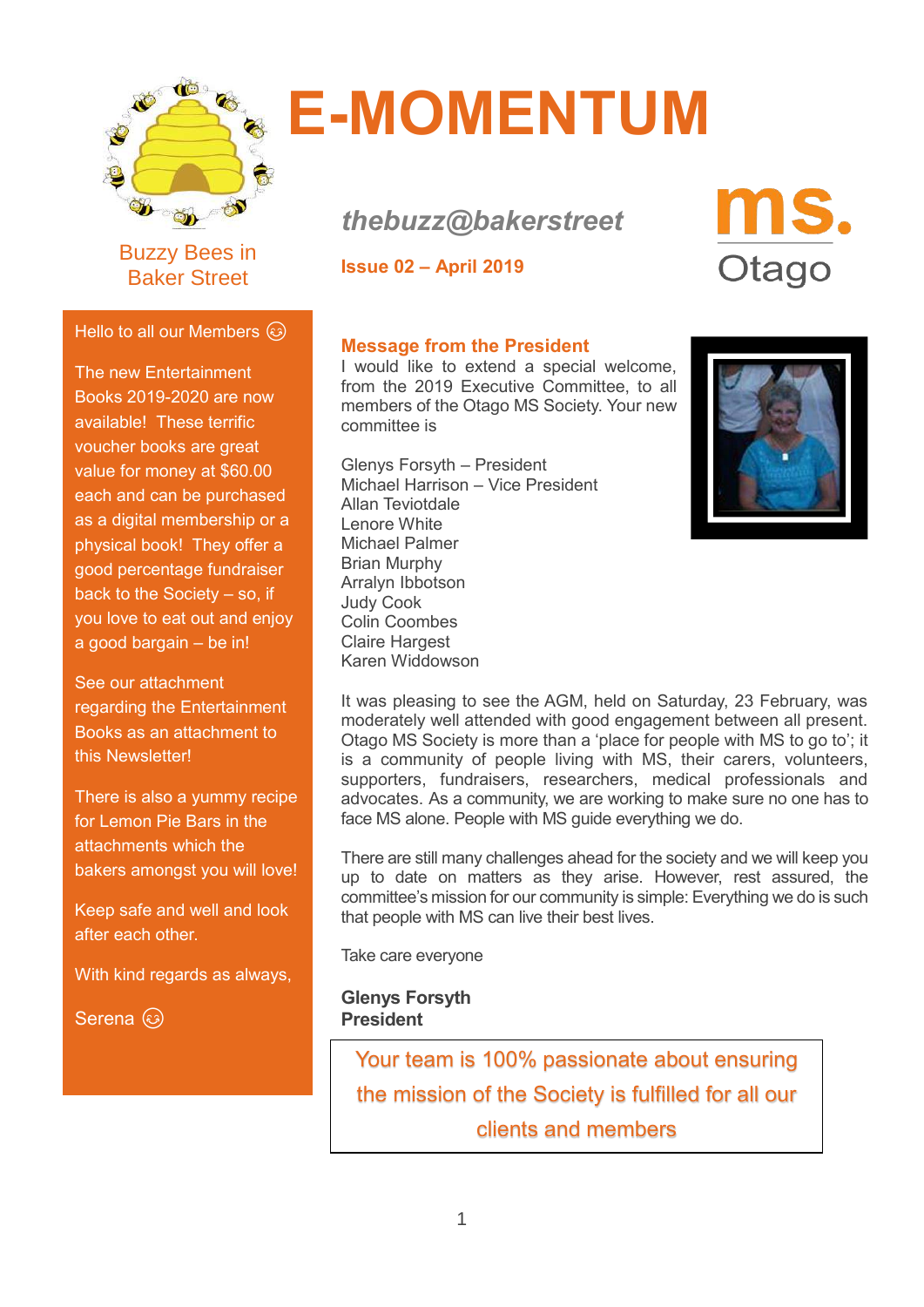#### **SUNFLOWER"**

#### **Artwork from Barbara Pryde (Member)**

**Please note that Barbara is happy to sell this painting at offers over and above \$60.00 to anyone wanting to purchase it. Enquiries to Serena at OMSS phone 03) 455 5894**



**BARBARA HAS PROVIDED A NEW PAINTING FOR OUR NEWSETTER – A DELIGHTFUL SUNFLOWER!**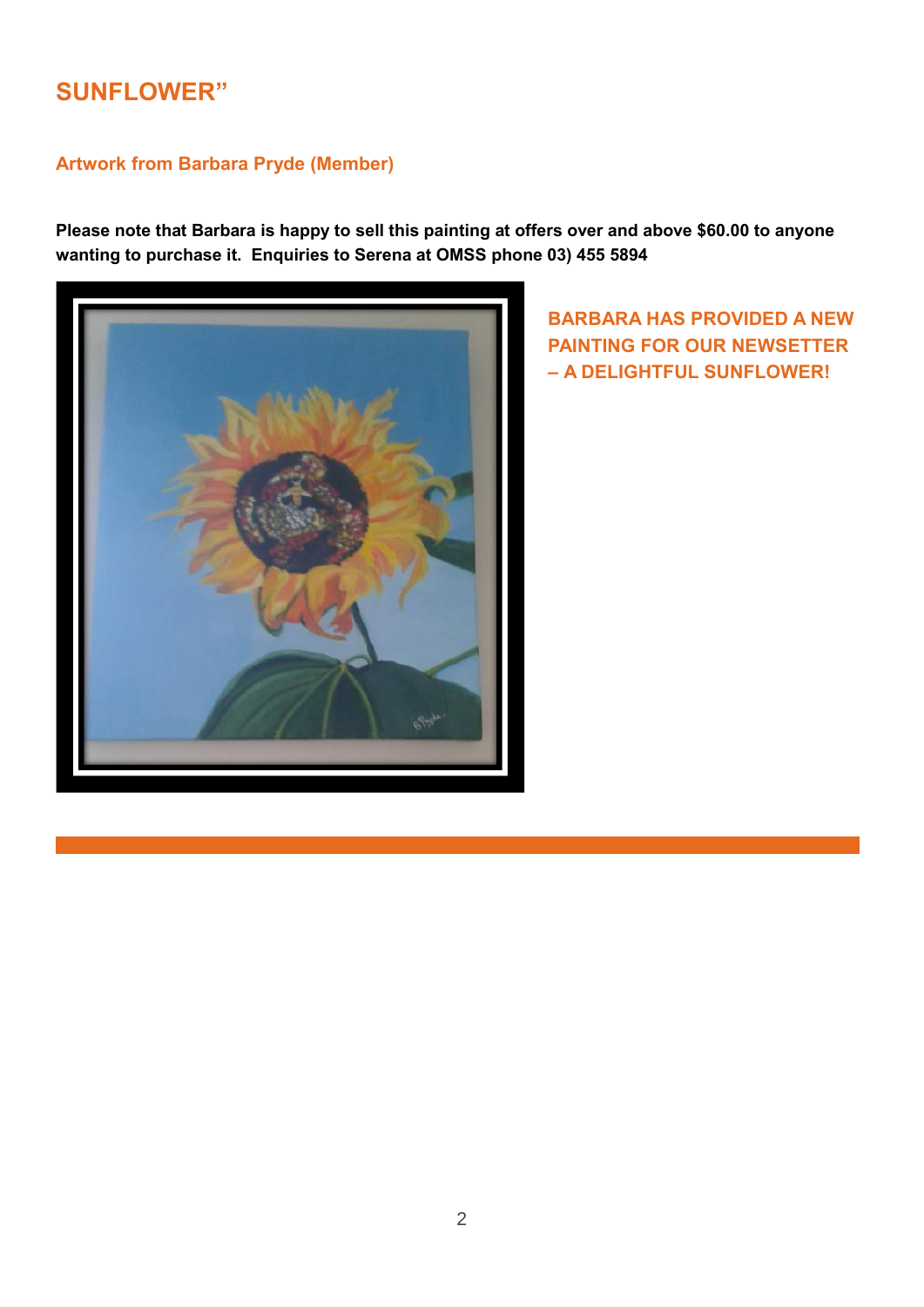#### **Value from Valerie – Field Officer's Report**

#### **Notes from the field …..**

It has been another busy month – with usual Tuesday group meetings every week. Monday group is focusing on quilting with some beautifully crafted quilts coming in for us to admire from clients and the lovely Pam MacDonald. Oamaru visit was a busy one. With Balclutha happening shortly.

WE had the lovely Paul from Civil Defense come along and talk to us in February about being prepared in a crisis – keeping your medications within easy reach and having cash where things I hadn't thought of - https://www.otagocdem.govt.nz/ is the local website. This has links to Clutha, Central Otago and Waitaki and of course Dunedin.

We had Katri and Fraser from Green Prescription came along and talk – they made us do exercise as well! They presented a great power point presentation for PwMS and Sport Otago are working on making this a booklet for us! A great resource – I have emailed out the link for Sport Otago to most but if you haven't received it here it is!

#### http://www.sportotago.co.nz/green-prescription



A referral through your GP seems to be the most common way of accessing this great activity. Our super cooling towels are proving popular  $-1$  have a very few left  $$ excellent value at only \$5.

The MS Momentum radio show is up and running again – with the last (March's) speaker being Robyn from McGlynn homes

//www.accessradio.org/Player.aspx?eid=dab28598 a9c3-4872-94ba-1722d466803b – we will be having Jackie from Carers' Society Otago speak next – these shows and all the podcasts can be accessed via the OAR website – there are over 100 shows broadcast by locals with many and varied interests. Karen and Alison where our February

guests; //www.accessradio.org/Player.aspx?eid=a3a99b5d-6e61-4846-baf3-9ac2a0962302 Double click on the above links and you can listen to these chats.

As always if you would like to get in touch feel free to ring or email and I will get back to you as soon as I can. I will be away for Easter break this year – taking time with my family to do some exploring around the countryside.

With the recent events in Christchurch it seems appropriate to comment on how lucky we are to live in a wee country that has come together to condemn the man who caused this. Be kind to one another – life is precious. I have been in contact with our Canterbury colleagues to let them know we are thinking of them – and to offer a little support.

Take Care

Valerie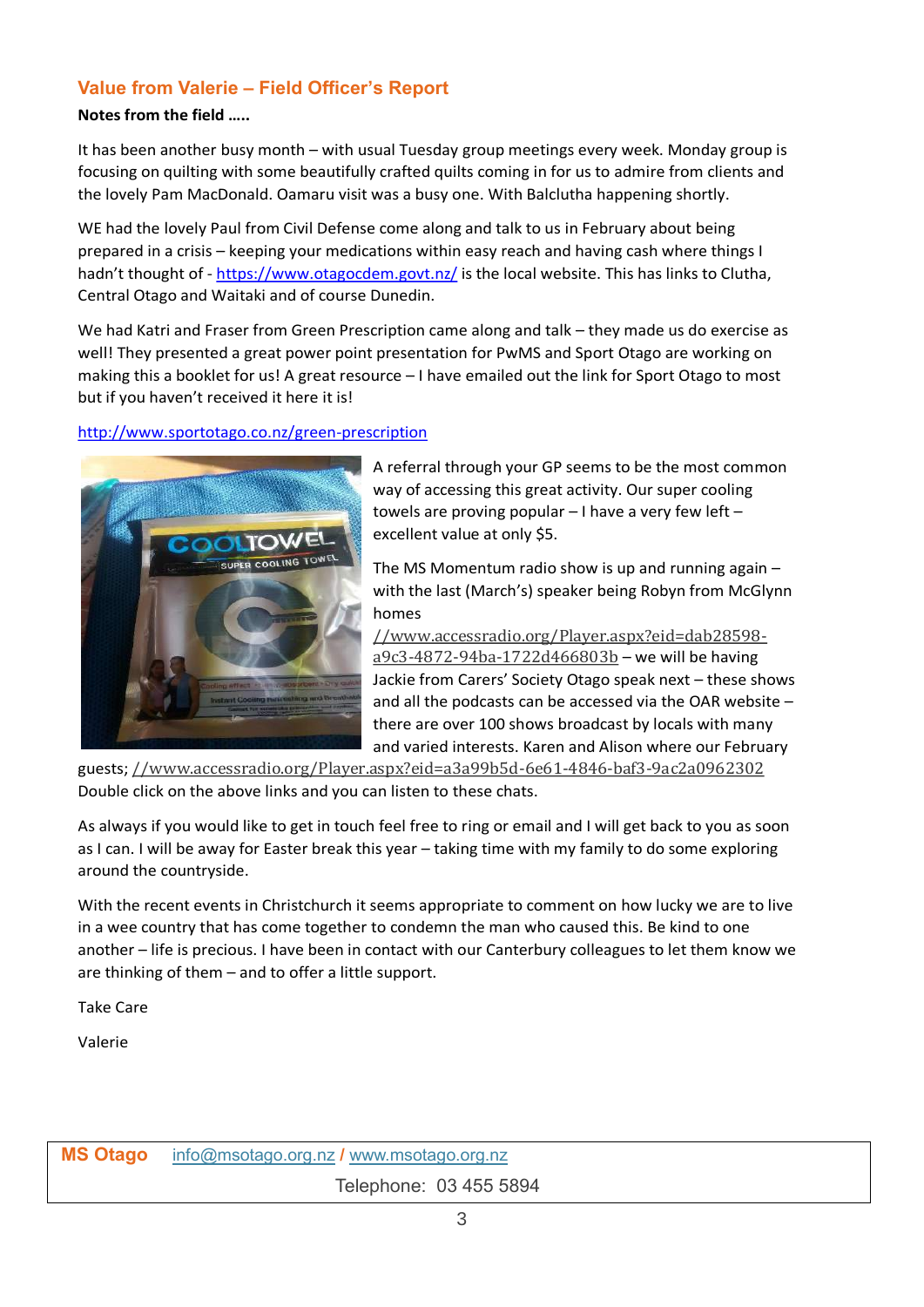### **OMSS Ricoh Charity Golf Day!**

We are very pleased to announce that our Sponsors, Ricoh New Zealand Ltd, have been absolutely amazing engineering a Charity Golf Day for the Society to be held at the Taieri Lakes Golf Course on Friday, 3 May! This event will start at 11am (Shotgun Start) and Ricoh are supplying the 1<sup>st</sup>, 2<sup>nd</sup>, and 3<sup>rd</sup> prizes for the competition charity match! There will be raffles, an auction and a BBQ with refreshments supplied! The registration is \$200 for a team of four players with proceeds coming back to the Society! Please see the fantastic flier that Ricoh have produced for us, as an attachment to the E-Momentum!

Our warmest thanks to all who have supported what is likely to be the Event of the Year!



- *Ricoh New Zealand Limited*
- *Taieri Lakes Golf Course*



原因

**START** 

- *Mitre10 Mega*
- *Entertainment Books*



- *Bunnings*
- *The Mad Butcher*



www.tontainmou

**Fundraise with Entertainment** 

• *The Otago Peninsula Trust*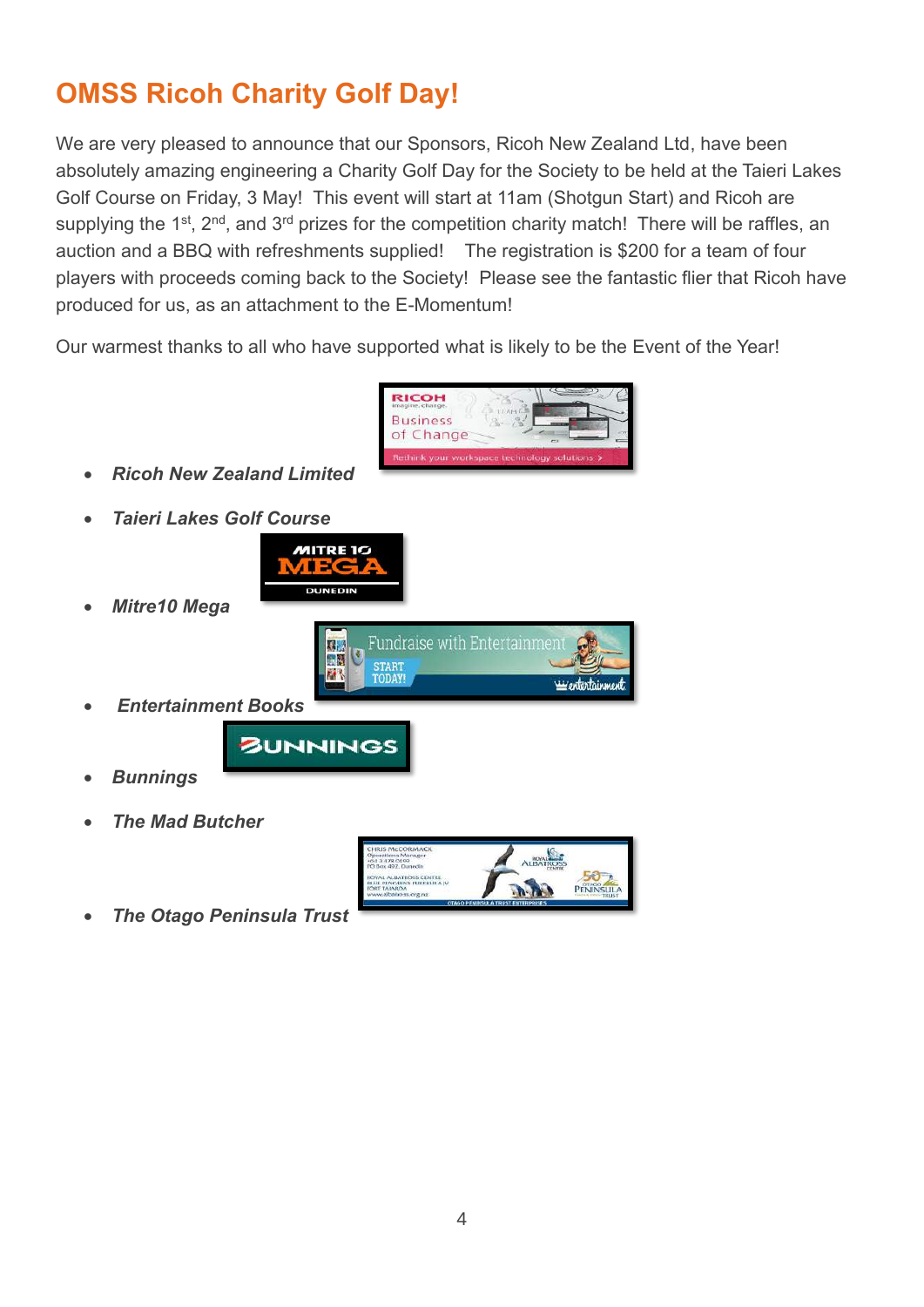#### *IMPORTANT NOTICE TO ALL MEMBERS –*

*Due to structural damage to our Meeting Room flooring at 8 Baker Street, the Meeting Room at the Society is to be closed until further notice. The damage concerned is extensive and requires professional assessment. We are working on it!*

*The kitchen is, unfortunately, not big enough to hold a group of more than 7 x people comfortably.*

*Group Meetings at alternative sites will be forthcoming from our Field Officer, as soon as this can be arranged.*

*With our sincere apologies to all,*

#### *Serena*

#### Serena Cox

Office Administrator Otago Multiple Sclerosis Society 8 Baker Street, Caversham, PO Box 2293, South Dunedin 9012 Telephone: 03 455 5894 Email: [serena.cox@msotago.org.nz](mailto:serena.cox@msotago.org.nz) Website: [www.msotago.org.nz](http://www.msotago.org.nz/)

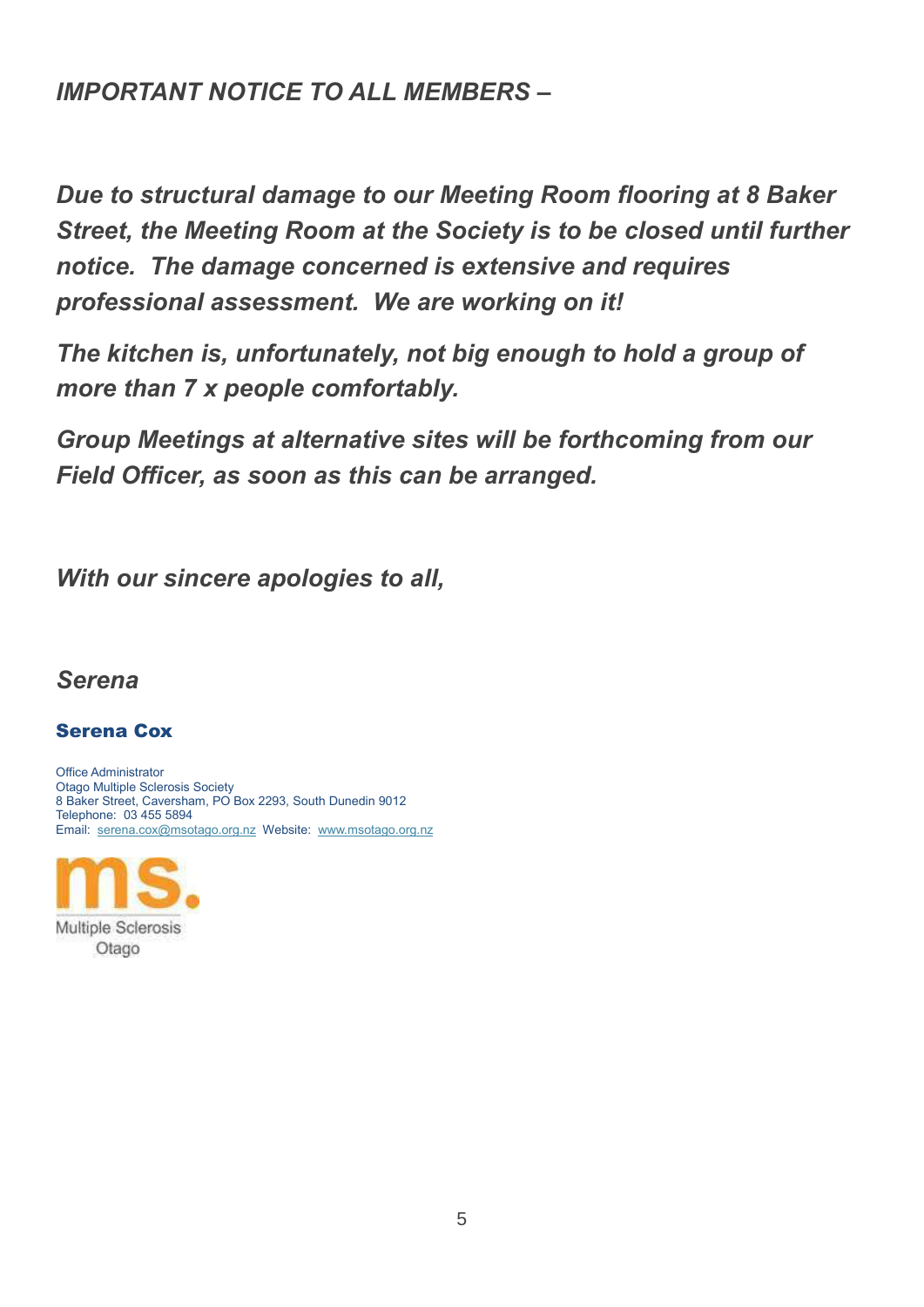#### INFO REGARDING SIGN LANGUAGE CLASS

Hi: this course will be run on Thursday the 2<sup>nd</sup> of May between 1 -3pm at the rooms; 8 Baker Street. I thought it might be a useful tool and just fun to learn. Seats are limited so let me know if you would like to come along and give sign language a go.



Telephone: 03 777 3352 Cell: 027 88 99 035

Email: valerie.wilson@msotago.org.nz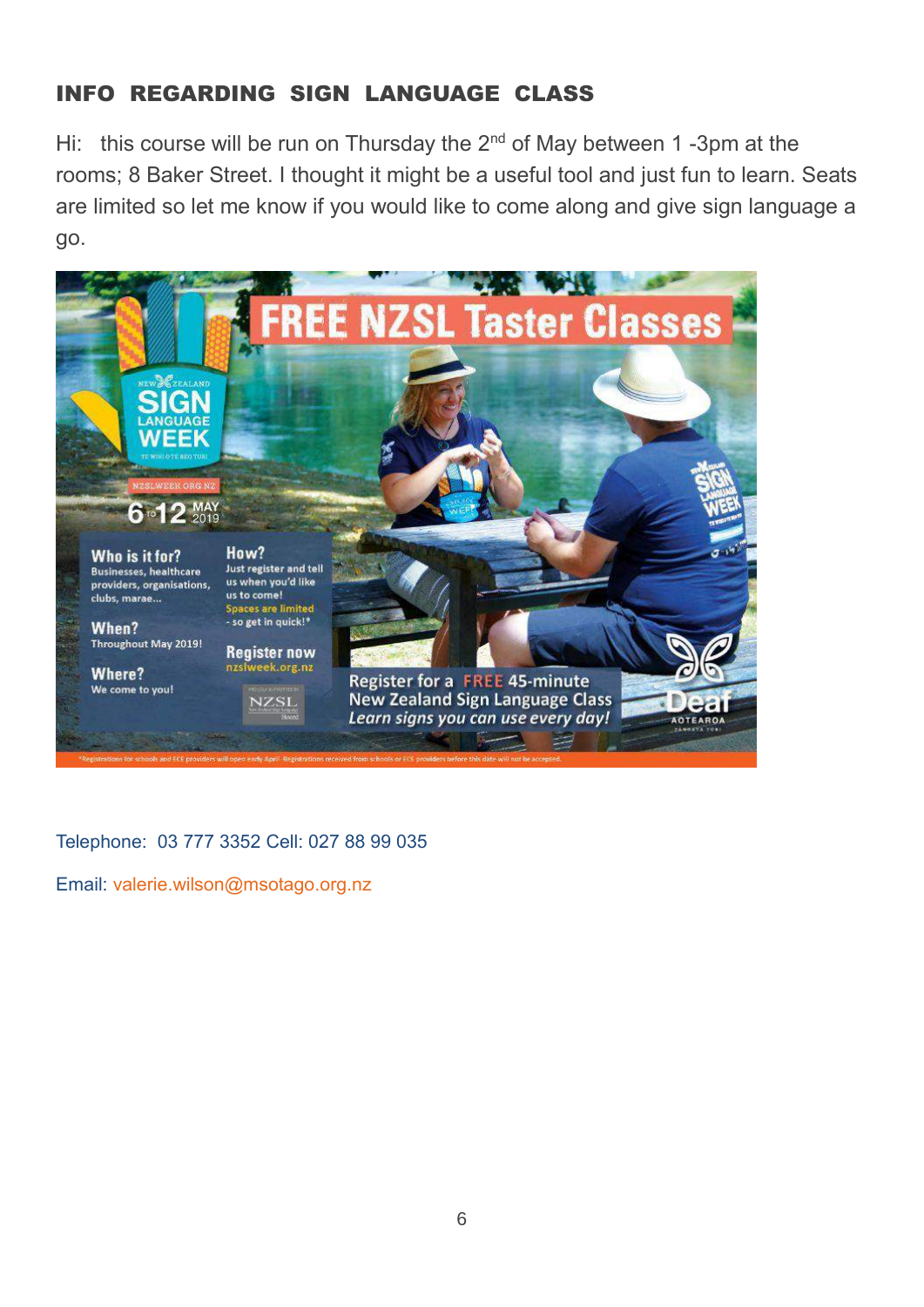#### **Funding Applications to Agencies**

We have again been successful with our Funding Application, submitted recently, to the **Lotteries Commission** who advised us of the granting of our full application for \$15,000.00 which appeared in the Society's bank account on 15 March. Many thanks to the Board for our much-needed funding. We cannot do what we do, without it  $\odot$  We are submitting applications for funding to **COGS Coastal Otago/Waitaki** and **COGS Central Otago**, and the



**Otago Masonic Charitable Trust** over March and April and we are all hoping for a positive outcome from these three vital supporters!  $\circled{e}$ 

#### **With Thanks from the Society –**

To all those Members and Supporters who have contributed by way of gardening (Barbara, Roger, Ronnie and Karen), bringing us flower arrangements for our Baker Street premises (to brighten up our rooms) (Cathy Marsland), to the continuing hire of our rooms by the New Zealand Horticultural Society, for our new banner signage for the Society – thank you, Michael Palmer and our thanks to many others  $\circled{e}$  The Society can't do it without you!





## **Thank You @ from the Society...**

Thank You to **Disability Information Service** who liaise with the Society for any events we are holding and advertise on our behalf in their Information Flver  $\odot$ 

A huge thank you from the Society and its Members for your efforts on our behalf!  $\circled{e}$ 

#### **Featured as attachments to this Newsletter are:**

- **Outgoing Patron, Dr Catherine Smith's Farewell Speech delivered at the AGM**
- **Recipe for "Lemon Pie Bars"**
- **OMSS Ricoh New Zealand Golf Day Poster**
- **Entertainment Book Flier**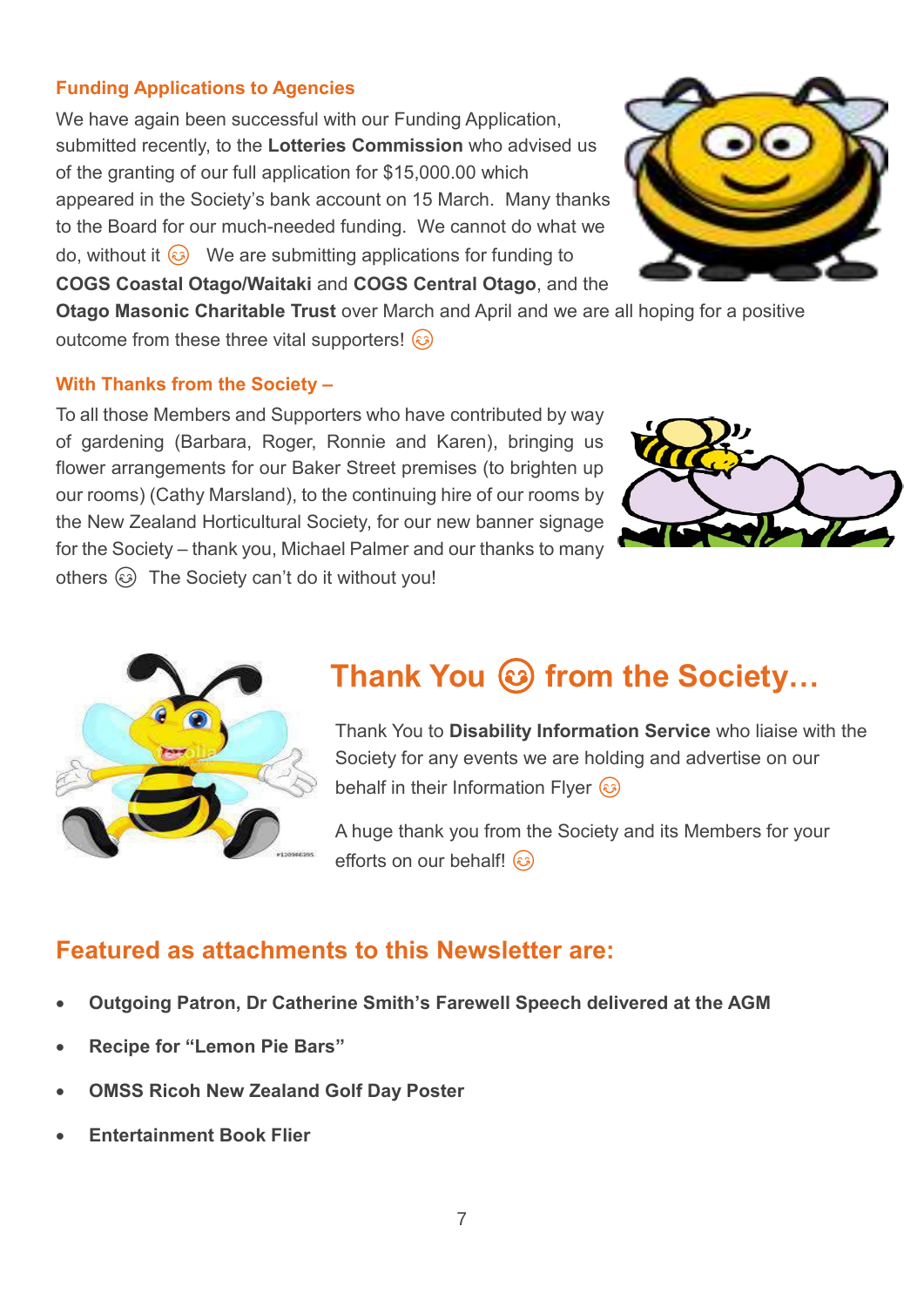## Dr Catherine Smith's farewell as Patron

As Dr Catherine Smith stepped down as Patron of MS Otago at this year's AGM she shared a few words.

Kia ora koutou,

Thank you, Mike and the committee, for inviting me to say a few words today as I step down as patron of MS Otago.

**Give and Take** — it's a phrase we have all heard and perhaps sometimes take for granted today I want to talk a bit more about this phrase and why it is relevant and important to all of us.

MS Otago has had a wonderful relationship with the School of Physiotherapy for the past 15years. My friend and colleague, Professor Leigh Hale, reached out in 2003 with the idea that the School might be able to provide some exercise opportunities for society members. As physiotherapists, we prioritise physical activity (including exercise), it's our speciality, we've have known for decades that – higher levels of physical activity are good for the body and mind. 15 years later and-The School of Physiotherapy still offers a weekly class run by Claire and, one on one programmes at our Umove sessions. That's what we give so what did we take? Working with members of MS Otago give our students a wonderful learning opportunity and student feedback suggests that this is a learning experience very much valued by our students. Our links with the society have also provided research opportunities that have helped us further understand the benefits of PA and exercise for people who have MS.

For example, my whole PhD was dedicated to asking people with MS how fatigue affected their ability to exercise. One of the things we found from those stories, so generously given to us by you was that adopting a strategy of **Give and Take** with your own body could be a useful tool to help manage fatigue. This involved getting to know your body and becoming familiar with the threshold between a healthy tiredness and unhealthy tiredness after exercise, knowing when to give to your body e.g. food, rest, medication and meditation and knowing when to take from your body e.g. exercise and physical challenge. We have presented the results of this research several times to society members. Learning opportunities, research data, exercise classes, knowledge-sharing… maybe this balance between Give and Take is one of the reasons our great relationship has endured.

What we have also learned from our research and from working with members of MS Otago is that 4 physical activity and exercise isn't everything (perhaps hard for a Physio to understand). In our research, we learned that one of the main contributors or triggers for feelings of fatigue is psychological stress: anxiety, depression, embarrassment, frustration to name a few. The Mental Health Foundation recommend five ways to wellbeing, being physically active is one of them others are to connect, take notice, to learn and to **GIVE**. It has been my experience that many people with MS feel that they have nothing left to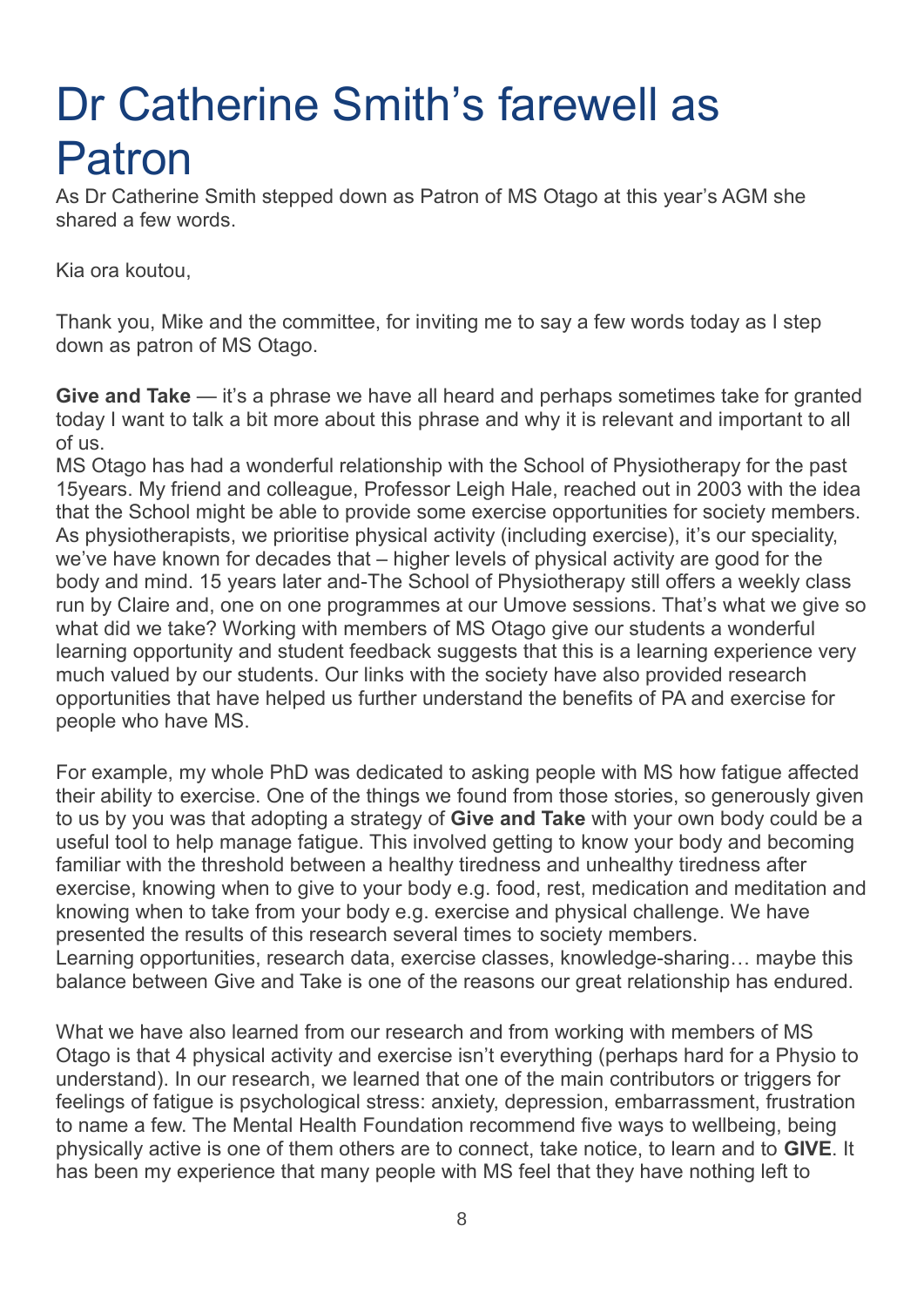give… not true. Giving comes in many forms maybe as an active committee member of MS Otago, maybe a kind word or a gesture of appreciation.

I would like to share a very personal story of what MS Otago members have given to me. In 2012, a team of MS Otago members participated in the 5km Master's games walk in Dunedin. I don't think that any of those people had done anything like that before – certainly not since the onset of their MS. They walked, they wheeled, they stumbled and they fell, they were tired and their muscles were sore for days but every single participant completed that course. As a physio, I helped by providing training programmes and joined the team on their walk — l was blown away by their determination to participate and succeed. At that time I had started to teach myself to play the cornet, my son played in a local Brass Band and I loved listening so much that I felt compelled to play BUT I did not have the confidence to join a band —I never thought I would, I was terrified at the thought. After the Master's games walk I thought well if they can do it, so can I turned up at the band, my legs shook, I could hardly breathe and I don't think I played more than three notes that first time (at least two of those were wrong notes) — l was terrified but I did it and that was thanks to you. Six years later, I'm still with the band and loving it — thank you.

Now evidence is strong that the act of giving can help our mental wellbeing. So what about taking? Well we know from our research that support is vital and that asking for that support is also essential for wellbeing – **Give and Take**.

Just as a good balance of **Give and Take** can help with personal wellbeing, we could also consider what this saying might mean to an organisation such as MS Otago. An Organisation needs to give, that goes without saying. MS Otago provides support, advocacy and connection. But in order to be a healthy organisation it needs to be supported. You are your society and I ask that you consider the ways in which you not only take from but also give to your society.

Many thanks again for all you have given me and, for the honour of being your patron. | wish Toni all the best in this role and am sure it will be a fruitful relationship.

*Dr Catherine Smith, 2019*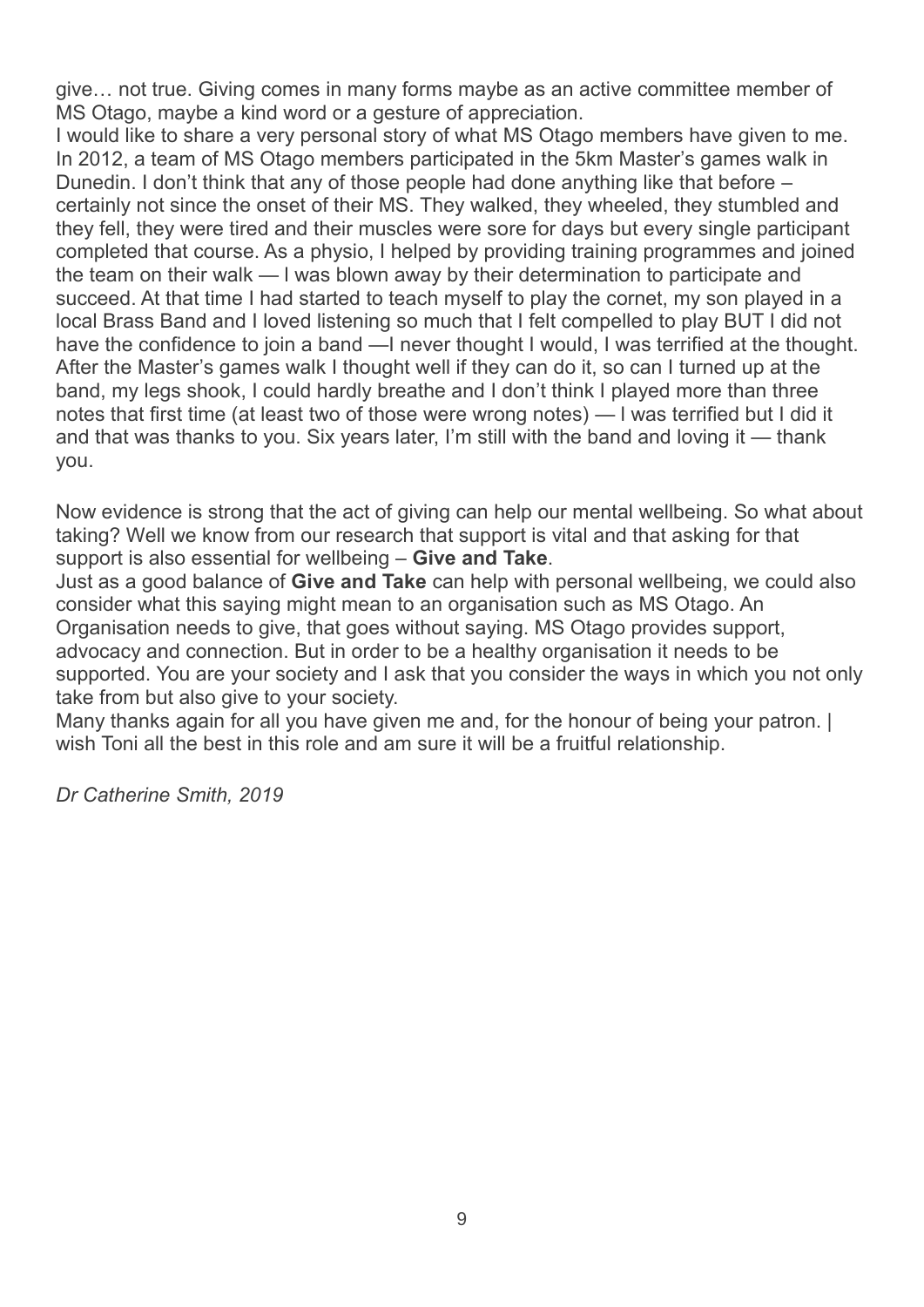

**Online Order Page link**, **<https://www.entertainmentbook.co.nz/orderbooks/260n024>**

**Please support our endeavors by purchasing a 2019 Entertainment Book – these coupon books are terrific value, use three or four coupons and the book has paid for itself with the savings you will make!**

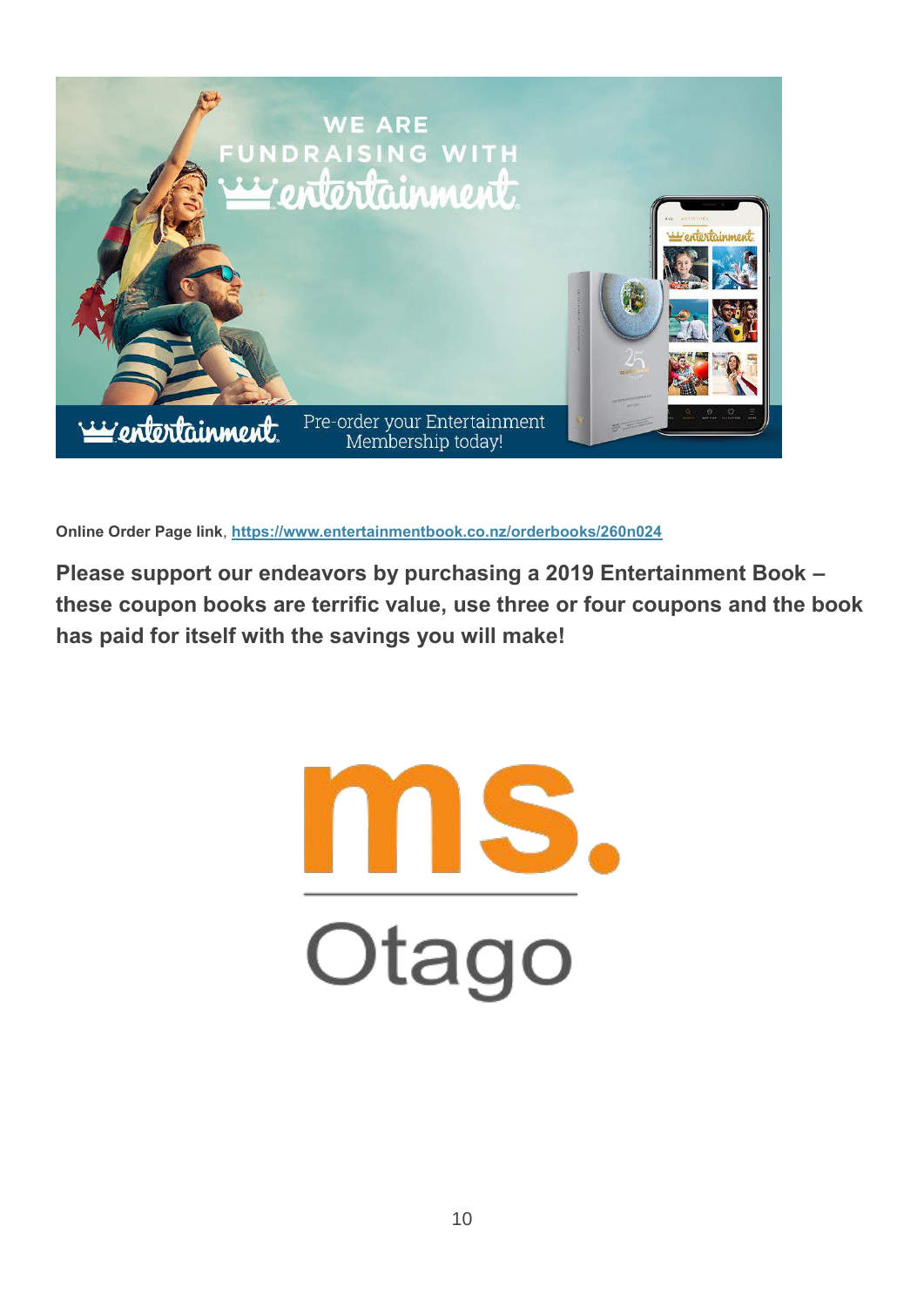## **Lemon Pie Bars**



"This is a really easy recipe that my mom made before the lemon bar 'rage' was on! Thick-skinned lemons work the best. I suggest using real butter and eggs, I've tried using eggbeaters--nowhere near as good!"

#### Ingredients

- 2 1/4 cups all-purpose flour
- 1/2 cup confectioners' sugar
- 1 cup butter, softened
- 4 eggs
- 1 1/2 cups white sugar
- 1/2 cup lemon juice
- 1 tablespoon lemon zest

#### **Directions**

- 1. Preheat oven to 350 degrees F (175 degrees C).
- 2. Mix 2 cups of flour and confectioner's sugar together. Cut in the butter or margarine. Mix well until the dough resembles pie dough consistency. Press the dough into a 9x13 inch baking pan.
- 3. Bake 15 to 20 minutes or until golden brown.
- 4. Beat together eggs, sugar, 4 tablespoons flour, lemon juice and lemon rind for at least 1 minute. Pour the mixture over the baked crust.
- 5. Bake the bars another 20 minutes, or until the lemon topping has set. Sprinkle with confectioner's sugar when cooled.